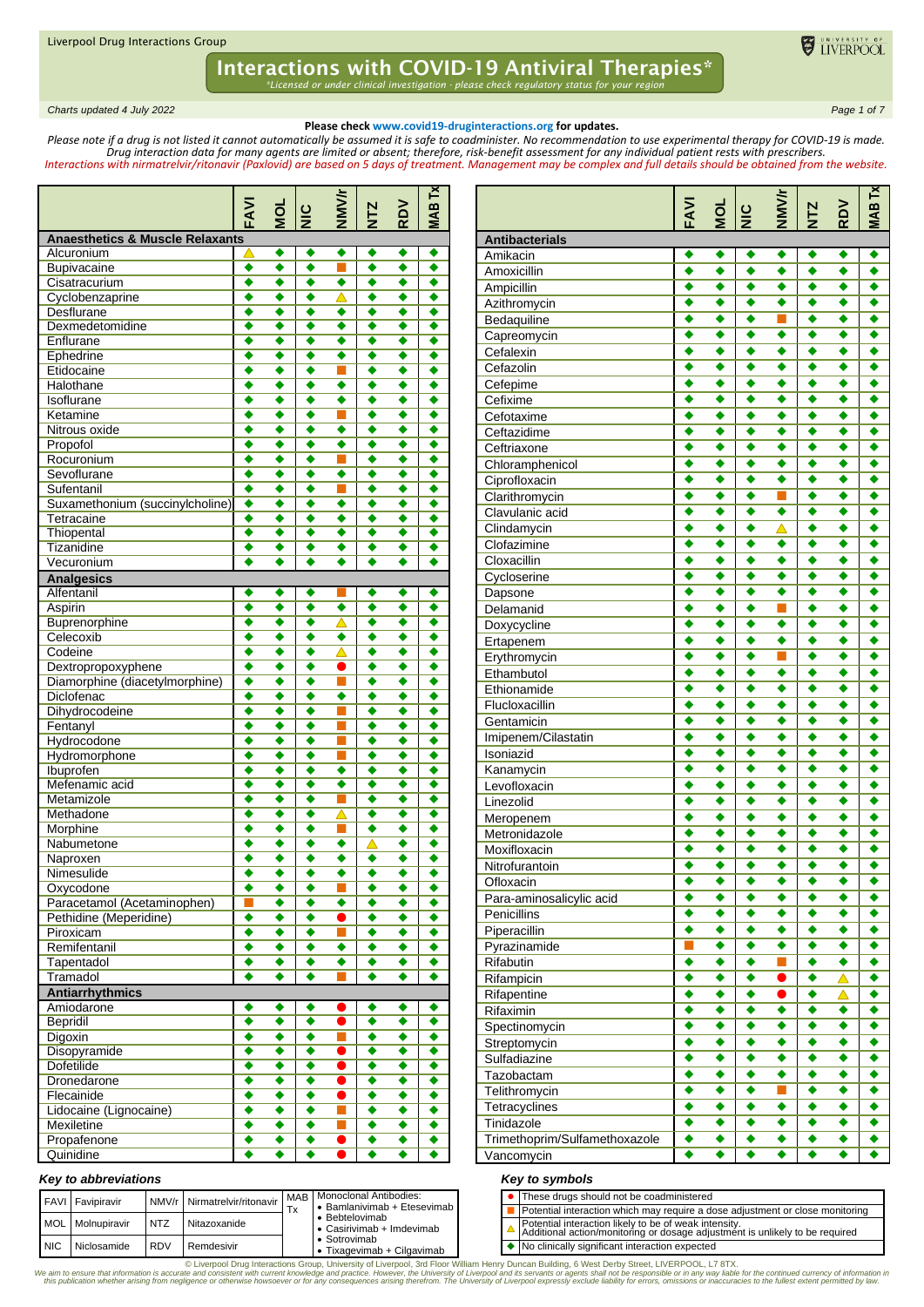## Interactions with COVID-19 Antiviral Therapies\*

*\*Licensed or under clinical investigation - please check regulatory status for your region*

*Charts updated 4 July 2022 Page 2 of 7*

#### **Please check www.covid19-druginteractions.org for updates.**

ELIVERPOOL

*Please note if a drug is not listed it cannot automatically be assumed it is safe to coadminister. No recommendation to use experimental therapy for COVID-19 is made. Drug interaction data for many agents are limited or absent; therefore, risk-benefit assessment for any individual patient rests with prescribers. Interactions with nirmatrelvir/ritonavir (Paxlovid) are based on 5 days of treatment. Management may be complex and full details should be obtained from the website.*

|                                                | FAVI | ğ                | <b>NIC</b>       | <b>NNNK</b>      | <b>NTZ</b> | RDV              | .<br>∉ |
|------------------------------------------------|------|------------------|------------------|------------------|------------|------------------|--------|
| Anti-coagulant, Anti-platelet and Fibrinolytic |      |                  |                  |                  |            |                  |        |
| Acenocoumarol                                  | ٠    | ٠                | ٠                |                  |            | ٠                |        |
| Apixaban                                       | ٠    | ٠                | ٠                | ●                | ٠          | ٠                | ٠      |
| Argatroban                                     | ٠    | ٠                | ٠                | ٠                | ٠          | ٠                | ٠      |
| Aspirin (anti-platelet)                        | ٠    | ٠                | ٠                | ٠                |            | ٠                | ٠      |
| Betrixaban                                     |      | ٠                | ٠                |                  |            | ٠                |        |
| Clopidogrel                                    |      | ٠                | ٠                | п                |            | ٠                |        |
| Clopidogrel (recently stented patients)        | ٠    | ٠                | ٠                | D                | ٠          | ٠                | ٠      |
| Dabigatran                                     | ٠    | ٠                | ٠                | П                | ٠          | ٠                | ٠      |
| Dalteparin                                     | ٠    | ٠                | ٠                | ٠                | ٠          | ٠                | ٠      |
| Dipyridamole                                   | ٠    | ٠                | ٠                | ٠                | ٠          | ٠                | ٠      |
| Edoxaban                                       | ٠    | ٠                | ٠                | ×.               | ٠          | ٠                | ٠      |
| Enoxaparin                                     | ٠    | ٠                | ٠                | ٠                | ٠          | ٠                | ٠      |
| Fondaparinux                                   | ٠    | ٠                | ٠                | ٠                | ٠          | ٠                | ٠      |
| Heparin                                        | ٠    | ٠                | ٠                | ٠                | ٠          | ٠                | ٠      |
| Phenprocoumon                                  |      | ٠                | ٠                | π                |            | ٠                | ٠      |
| Prasugrel                                      |      | ٠                | ٠                | ٠                |            | ٠                |        |
| Rivaroxaban                                    |      | ٠                | ٠                |                  |            | ٠                | ٠      |
| Streptokinase                                  | ٠    | ٠                | ٠                | ٠                |            | ٠                |        |
| Ticagrelor                                     | ٠    | ٠                | ٠                | $\bullet$        | ٠          | ٠                | ٠      |
| Tinzaparin                                     | ٠    | ٠                | ٠                | ٠                | ٠          | ٠                | ٠      |
| Warfarin                                       |      |                  | ٠                |                  |            | ٠                |        |
| <b>Anticonvulsants</b>                         |      |                  |                  |                  |            |                  |        |
| <b>Brivaracetam</b>                            |      | ٠                | ٠                | ٠                | ٠          | ٠                |        |
| Carbamazepine                                  | ٠    | ٠                | $\ddot{\bullet}$ | $\bullet$        | ٠          | $\blacktriangle$ | ٠      |
| Clonazepam                                     |      | ٠                | ٠                | $\bullet$        | ٠          | ٠                | ٠      |
| Eslicarbazepine                                |      | ٠                | ٠                | △                |            | ٠                | ٠      |
| Ethosuximide                                   |      | ٠                | ٠                | ×.               |            | ٠                | ٠      |
| Gabapentin                                     |      | ٠                | ٠                | ٠                |            | ٠                | ٠      |
| Lacosamide                                     | ٠    | ٠                | ٠                | ٠                | ٠          | ٠                | ٠      |
| Lamotrigine                                    | ٠    | ٠                | ٠                | ٠                | ٠          | ٠                | ٠      |
| Levetiracetam                                  | ٠    | ٠                | ٠                | ٠                | ٠          | ٠                | ٠      |
| Oxcarbazepine                                  | ٠    | ٠                | ٠                | $\blacktriangle$ | ٠          | ٠                |        |
| Perampanel                                     | ٠    | ٠                | ٠                | п                | ٠          | ٠                | ٠      |
| Phenobarbital (Phenobarbitone)                 | ٠    | ٠                | ٠                |                  | ٠          | △                | ٠      |
| Phenytoin                                      | ٠    | ٠                | ٠                |                  |            | $\blacktriangle$ | ٠      |
| Pregabalin                                     | ٠    | ٠                | ٠                | ٠                | ♠          | ٠                |        |
| Primidone                                      | ٠    | ٠                | ٠                |                  | ٠          | $\blacktriangle$ | ٠      |
| Retigabine                                     |      |                  |                  |                  |            |                  |        |
| Rufinamide                                     |      | ٠                | ٠                | $\blacktriangle$ | ٠          | ٠                | ٠      |
| Sultiame                                       |      | ٠                | ٠                | П                | ٠          | ٠                |        |
| Tiagabine                                      | ٠    | ٠                | ٠                | П                | ٠          | ٠                | ٠      |
| Topiramate                                     | ٠    | ٠                | ٠                | ٠                | ٠          | ٠                | ٠      |
| Valproate (Divalproex)                         | ٠    | ٠                | ٠                | △                | ٠          | ٠                |        |
| Vigabatrin                                     | ٠    | $\ddot{\bullet}$ | ٠                | ٠                | ٠          | ٠                | ٠      |
| Zonisamide                                     | ٠    | ٠                | ٠                | ٠                | ٠          | ٠                | ٠      |

|                           | FAVI             | DO               | $rac{C}{Z}$      | <b>NNV/r</b>     | <b>NTZ</b> | RDV              | IAB Tx |
|---------------------------|------------------|------------------|------------------|------------------|------------|------------------|--------|
| Antidepressants           |                  |                  |                  |                  |            |                  |        |
| Agomelatine               | ٠                | ٠                | ٠                | ٠                | ٠          | ٠                | ٠      |
| Amitriptyline             | Δ                | ٠                | ٠                | $\blacktriangle$ | ٠          | $\ddot{\bullet}$ | ٠      |
| Bupropion                 | ٠                | ٠                | ٠                | △                | ٠          | ٠                | ٠      |
| Citalopram                | ٠                | ٠                | ٠                | ٠                | ٠          | ٠                | ٠      |
| Clomipramine              | $\blacktriangle$ | ٠                | ٠                | △                | ٠          | ٠                | ٠      |
| Desipramine               | ٠                | ٠                | ٠                | $\blacktriangle$ | ٠          | ٠                | ٠      |
| Doxepin                   | ٠                | ٠                | ٠                | $\blacktriangle$ | ٠          | ٠                | ٠      |
| Duloxetine                | ٠                | ٠                | ٠                | ٠                | ٠          | ٠                | ٠      |
| Escitalopram              | ٠                | ٠                | ٠                | ٠                | ٠          | ٠                | ٠      |
| Fluoxetine                | ٠                | ٠                | ٠                | △                | ٠          | ٠                | ٠      |
| Imipramine                | ٠                | ٠                | ٠                | $\blacktriangle$ | ٠          | ٠                | ٠      |
| Lithium                   | ٠                | ٠                | ٠                | ٠                | ٠          | ٠                | ٠      |
| Maprotiline               | $\triangle$      | ٠                | ٠                | Δ                | ٠          | ٠                | ٠      |
| Mianserin                 | ٠                | ٠                | ٠                | △                | ٠          | ٠                | ٠      |
| Milnacipran               | ٠                | ٠                | ٠                | ٠                | ٠          | ٠                | ٠      |
| Mirtazapine               | ٠                | ٠                | ٠                | $\blacktriangle$ | ٠          | ٠                | ٠      |
| Nefazodone                | ٠                | ٠                | ٠                | П                | ٠          | ٠                | ٠      |
| Nortriptyline             | Δ                | ٠                | ٠                | $\blacktriangle$ | ٠          | ٠                | ٠      |
| Paroxetine                | ٠                | ٠                | ٠                | $\blacktriangle$ | ٠          | ٠                | ٠      |
| Phenelzine                | ٠                | ٠                | ٠                | ٠                | ٠          | ٠                | ٠      |
| Reboxetine                | ٠                | ٠                | ٠                | ×.               | ٠          | ٠                | ٠      |
| Sertraline                | ٠                | ٠                | ٠                | ٠                | ٠          | ٠                | ٠      |
| St John's wort            | ٠                | ٠                | ٠                |                  | ٠          | Δ                | ٠      |
| Tranylcypromine           | ٠                | ٠                | ٠                | П                | ٠          | $\ddot{\bullet}$ | ٠      |
| Trazodone                 | ٠                | ٠                | ٠                | П                | ٠          | ٠                | ٠      |
| Trimipramine              | ٠                | ٠                | ٠                | $\blacktriangle$ | ٠          | ٠                | ٠      |
| Venlafaxine               | ٠                | ٠                | ٠                | △                | ٠          | ٠                | ٠      |
| Vortioxetine              |                  | ٠                | ٠                | Δ                |            | ٠                |        |
| <b>Anti-diabetics</b>     |                  |                  |                  |                  |            |                  |        |
| Acarbose                  | ٠                | ٠                | ٠                | ٠                | ٠          | ٠                | ٠      |
| Canagliflozin             | ٠                | ٠                | ٠                | ٠                | ٠          | ٠                | ٠      |
| Dapagliflozin             | ٠                | ٠                | ٠                | ٠                | ٠          | ٠                | ٠      |
| Dulaglutide               | ٠                | ٠                | ٠                | ٠                | ٠          | ٠                | ٠      |
| Empagliflozin             | ٠                | ٠                | ٠                | ٠                | ٠          | ٠                | ٠      |
| Exenatide                 | ٠                | ٠                | ٠                | ٠                | ٠          | ٠                | ٠      |
| Glibenclamide (Glyburide) | ٠                | ٠                | ٠                | ٠                | ٠          | ٠                | ٠      |
| Gliclazide                | ٠                | ٠                | ٠                | ٠                | ٠          | ٠                | ٠      |
| Glimepiride               |                  |                  |                  |                  |            |                  |        |
| Glipizide                 | ٠                | ٠                | ٠                | ٠                | ٠          | ٠                | ٠      |
| Insulin                   | ٠                | ٠                | ٠                | ٠                | ٠          | ٠                | ٠      |
| Linagliptin               | ٠                | $\bullet$        | ٠                | ٠                | ٠          | $\bullet$        | ٠      |
| Liraglutide               | ٠                | ٠                | ٠                | ٠                | ٠          | ٠                | ٠      |
| Metformin                 | ٠                | ٠                | ٠                | ٠                | ٠          | ٠                | ٠      |
| Nateglinide               | ٠                | ٠                | ٠                | П                | ٠          | ٠                | ٠      |
| Pioglitazone              | П                | ٠                | ٠                | Δ                | ٠          | ٠                | ٠      |
| Repaglinide               | П                | $\blacklozenge$  | ٠                | П                | ٠          | ٠                | ٠      |
| Rosiglitazone             | П                | $\blacklozenge$  | ٠                | ٠                | ٠          | ٠                | ٠      |
| Saxagliptin               | ٠                | ٠                | ٠                | П                | ٠          | ٠                | ٠      |
| Semaglutide               | ٠                | ٠                | ٠                | ٠                | ٠          | ٠                | ٠      |
| Sitagliptin               | ٠                | $\ddot{\bullet}$ | $\ddot{\bullet}$ | ٠                | ٠          | ٠                | ٠      |
| Tolbutamide               | ٠                | $\blacklozenge$  | ٠                | ٠                | ٠          | ٠                | ٠      |
| Vildagliptin              | ٠                | ٠                | ٠                | ۰                | ٠          | $\ddot{\bullet}$ | ٠      |

#### *Key to abbreviations*

|            | <b>FAVI</b> Favipiravir |            | NMV/r Nirmatrelvir/ritonavir | Tx | MAB   Monoclonal Antibodies:<br>• Bamlanivimab + Etesevimab |
|------------|-------------------------|------------|------------------------------|----|-------------------------------------------------------------|
|            | MOL Molnupiravir        | NT7        | Nitazoxanide                 |    | • Bebtelovimab<br>• Casirivimab + Imdevimab                 |
| <b>NIC</b> | Niclosamide             | <b>RDV</b> | Remdesivir                   |    | • Sotrovimab<br>• Tixagevimab + Cilgavimab                  |

#### *Key to symbols*

| • These drugs should not be coadministered                                                                                            |
|---------------------------------------------------------------------------------------------------------------------------------------|
| Potential interaction which may require a dose adjustment or close monitoring                                                         |
| Potential interaction likely to be of weak intensity.<br>Additional action/monitoring or dosage adjustment is unlikely to be required |

◆ No clinically significant interaction expected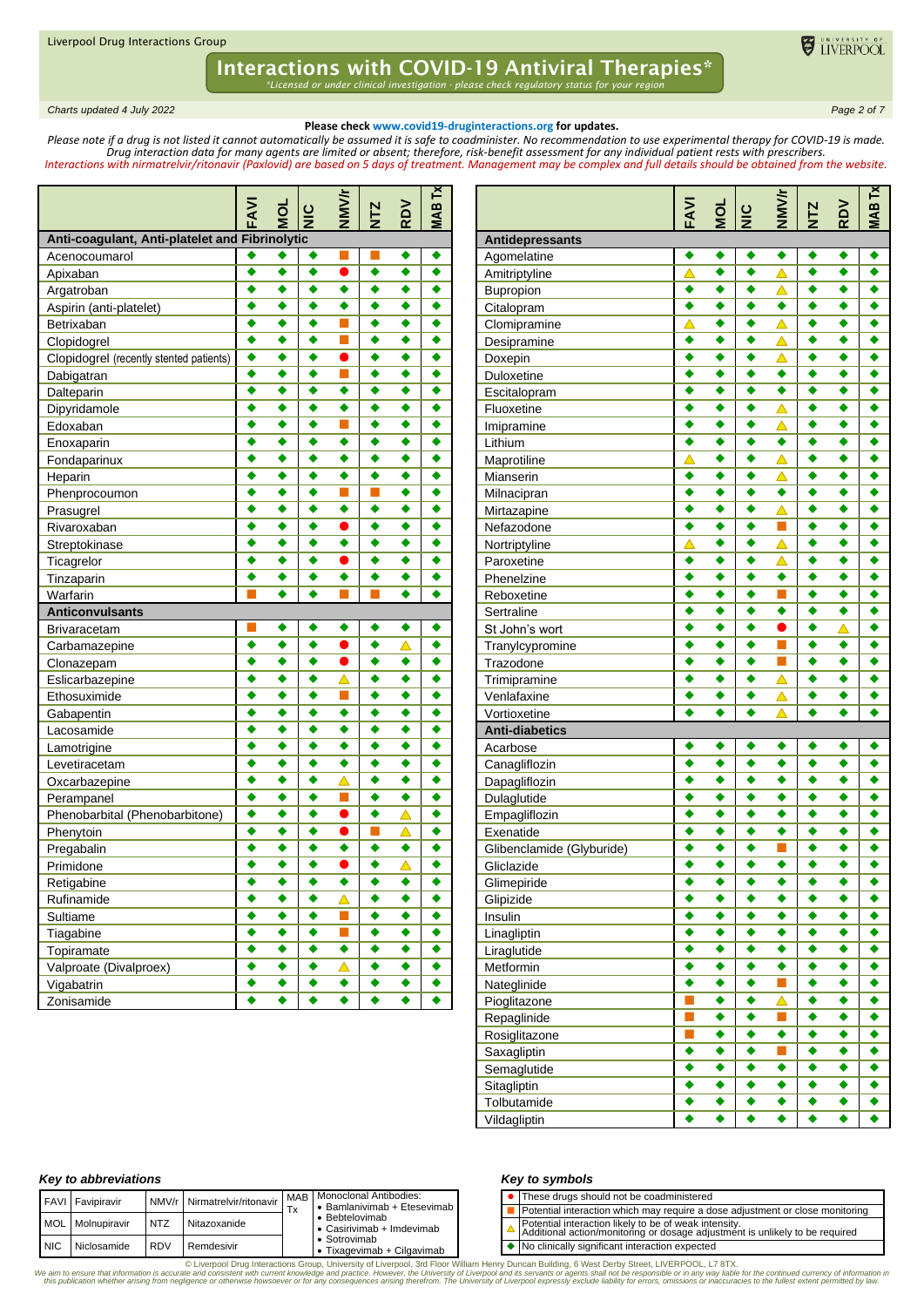*Charts updated 4 July 2022 Page 3 of 7*

### **Please check www.covid19-druginteractions.org for updates.**

ELIVERPOOL

*Please note if a drug is not listed it cannot automatically be assumed it is safe to coadminister. No recommendation to use experimental therapy for COVID-19 is made. Drug interaction data for many agents are limited or absent; therefore, risk-benefit assessment for any individual patient rests with prescribers. Interactions with nirmatrelvir/ritonavir (Paxlovid) are based on 5 days of treatment. Management may be complex and full details should be obtained from the website.*

|                       | FAVI                 | TOM                  | $rac{C}{Z}$          | <b>NMV/r</b>     | <b>NTZ</b>       | <b>RDV</b>           | <b>MABTx</b> |
|-----------------------|----------------------|----------------------|----------------------|------------------|------------------|----------------------|--------------|
| <b>Antifungals</b>    |                      |                      |                      |                  |                  |                      |              |
| Amphotericin B        | ٠                    | ٠                    | ٠                    | ٠                | ٠                | ٠                    | ٠            |
| Anidulafungin         | ٠                    | ٠                    | ٠                    | ٠                | ٠                | ٠                    | ٠            |
| Caspofungin           | ٠                    | ٠                    | ٠                    | ٠                | ٠                | ٠                    | ٠            |
| Fluconazole           |                      | ٠                    | ٠                    | ٠                |                  | ٠                    | ٠            |
| Flucytosine           | ٠                    | ٠                    | ٠                    | ٠                | ٠                | ٠                    | ٠            |
| Griseofulvin          | ٠                    | ٠                    | ٠                    | △                | ٠                | $\ddot{\bullet}$     | ٠            |
| Isavuconazole         | ò                    | $\ddot{\bullet}$     | $\ddot{\bullet}$     | ٦                | $\ddot{\bullet}$ | $\overline{\bullet}$ | $\bullet$    |
| Itraconazole          | $\overline{\bullet}$ | ٠                    | ٠                    | ٦                | ٠                | ٠                    | ٠            |
| Ketoconazole          | ٠                    | ٠                    | $\overline{\bullet}$ | ٦                | ٠                | ٠                    | ٠            |
| Micafungin            | ∙                    | $\overline{\bullet}$ |                      | ٠                | ∙                | $\overline{\bullet}$ | ٠            |
| Miconazole            | ٠                    | ٠                    | $\overline{\bullet}$ | ٠                | $\ddot{\bullet}$ | ٠                    | ٠            |
| Nystatin              | ٠                    | ٠                    | $\ddot{\bullet}$     | ٠                | ٠                | $\ddot{\bullet}$     | ٠            |
| Posaconazole          | ٠                    | ٠                    | ٠                    | П                | ٠                | ٠                    | ٠            |
| Terbinafine           | ٠                    | ٠                    | ٠                    | ٠                | ٠                | ٠                    |              |
| Voriconazole          | ٠                    | ٠                    | ٠                    |                  | ٠                | ٠                    |              |
| <b>Antihistamines</b> |                      |                      |                      |                  |                  |                      |              |
| Cetirizine            | ٠                    | ٠                    | ٠                    | ٠                | ٠                | ٠                    |              |
| Fexofenadine          | ٠                    | ٠                    | ٠                    | Δ                | ٠                | ٠                    |              |
| Loratadine            |                      | ٠                    | $\ddot{\bullet}$     |                  |                  | ٠                    |              |
| <b>Antimalarials</b>  |                      |                      |                      |                  |                  |                      |              |
| Amodiaquine           |                      |                      | ٠                    |                  |                  | ٠                    |              |
| Artemether            | ٠                    | ٠                    | ٠                    | $\blacktriangle$ | ٠                | ٠                    | ٠            |
| Artesunate            | ó                    | ٠                    | ٠                    | Δ                | ٠                | $\ddot{\bullet}$     | ٠            |
| Atovaquone            |                      | ٠                    | 3                    | ٠                | ٠                | $\ddot{\bullet}$     | ٠            |
| Chloroquine           | ٠                    | $\overline{\bullet}$ | $\overline{\bullet}$ | T,               | ٠                | $\bullet$            | ٠            |
| Halofantrine          | $\ddot{\bullet}$     | ٠                    | $\overline{\bullet}$ | ●                | ٠                | ٠                    | ٠            |
| Hydroxychloroquine    | ٠                    | $\ddot{\bullet}$     | $\ddot{\bullet}$     | Δ                | ٠                | $\bullet$            | ٠            |
| Lumefantrine          | ٠                    | ٠                    | ٠                    | П                | ٠                | $\ddot{\bullet}$     | ٠            |
| Mefloquine            | ٠                    | ٠                    | ٠                    | п                | ٠                | ٠                    | ٠            |
| Piperaquine           | ٠                    | ٠                    | ٠                    | π                | ٠                | ٠                    | ٠            |
| Primaquine            | ٠                    | ٠                    | ٠                    | ٠                | ٠                | ٠                    | ٠            |
| Proguanil             | ٠                    | ٠                    | ٠                    | ٠                | ٠                | ٠                    | ٠            |
| Pyrimethamine         | ó                    | ٠                    | ٠                    | ٠                |                  | ٠                    |              |
| Quinine               | ٠                    | ٠                    | ٠                    | Τ                | ٠                | ٠                    |              |
| Sulfadoxine           |                      |                      |                      | ٠                |                  |                      |              |

|                                            | FAVI                 | DO     | $rac{C}{Z}$ | <b>NMV/r</b>     | <b>NTZ</b> | <b>RDV</b> | <b>MAB Tx</b> |
|--------------------------------------------|----------------------|--------|-------------|------------------|------------|------------|---------------|
| <b>Antipsychotics/Neuroleptics</b>         |                      |        |             |                  |            |            |               |
| Amisulpride                                | ٠                    | ٠      | ٠           | ٠                | ٠          | ٠          | ٠             |
| Aripiprazole                               | ٠                    | ٠      | ٠           | ٦                | ٠          | ٠          | ٠             |
| Asenapine                                  | ٠                    | ٠      | ٠           | ٠                | ٠          | ٠          | ٠             |
| Chlorpromazine                             | Δ                    | ٠      | ٠           | Δ                | ٠          | ٠          | ٠             |
| Clozapine                                  | ٠<br>٠               | ٠<br>٠ | ٠<br>٠      | $\bullet$<br>٠   | ٠<br>٠     | ٠<br>٠     | ٠<br>٠        |
| Fluphenazine<br>Haloperidol                | ٠                    | ٠      | ٠           | П                | ٠          | ٠          | ٠             |
| Iloperidone                                | ٠                    | ٠      | ٠           | ٠                | ٠          | ٠          | ٠             |
| Levomepromazine                            | ٠                    | ٠      | ٠           | $\blacktriangle$ | ٠          | ٠          | ٠             |
| Lumateperone                               | ٠                    | ٠      | ٠           | $\bullet$        | ٠          | ٠          | ٠             |
| Lurasidone                                 | ٠                    | ٠      | ٠           | $\bullet$        | ٠          | ٠          | ٠             |
| Olanzapine                                 | ٠                    | ٠      | ٠           | ٠                | ٠          | ٠          | ٠             |
| Paliperidone                               | ٠                    | ٠      | ٠           | △                | ٠          | ٠          | ٠             |
| Perazine                                   | ٠                    | ٠      | ٠           | П                | ٠          | ٠          | ٠             |
| Periciazine                                | ٠                    | ٠      | ٠           | ٠                | ٠          | ٠          | ٠             |
| Perphenazine                               | Δ                    | ٠      | ٠           | Δ                | ٠          | ٠          | ٠             |
| Pimozide                                   | ٠                    | ٠      | ٠           | ●                | ٠          | ٠          | ٠             |
| Pipotiazine                                | ٠                    | ٠      | ٠           | ٠                | ٠          | ٠          | ٠             |
| Quetiapine                                 | Δ                    | ٠      | ٠           | 0                | ٠          | ٠          | ٠             |
| Risperidone                                | ٠                    | ٠      | ٠           | П                | ٠          | ٠          | ٠             |
| Sulpiride                                  | ٠                    | ٠      | ٠           | ٠                | ٠          | ٠          | ٠             |
| Thioridazine                               | $\triangle$          | ٠      | ٠           | ٦                | ٠          | ٠          | ٠             |
| Tiapride                                   | ∙<br>٠               | ٠<br>٠ | ٠<br>٠      | ٠                | ٠          | ٠          | ٠<br>٠        |
| Ziprasidone<br>Zotepine                    | ٠                    | ٠      | ٠           |                  | ٠<br>٠     | ٠<br>٠     | ٠             |
| Zuclopenthixol                             | ٠                    | ٠      | ٠           |                  | ٠          | ٠          | ٠             |
| <b>Antivirals</b>                          |                      |        |             |                  |            |            |               |
|                                            |                      |        |             |                  |            |            |               |
|                                            | ٠                    | ٠      | ٠           | ٠                | ٠          | ٠          | ٠             |
| Aciclovir                                  | ٠                    | ٠      | ٠           | ٠                | ٠          | ٠          |               |
| Entecavir                                  | ٠                    | ٠      | ٠           | ٠                | ٠          | ٠          | ٠             |
| Oseltamivir                                | ٠                    | ٠      | ٠           | ٠                | ٠          | ٠          | ٠             |
| Ribavirin                                  | $\overline{\bullet}$ | ٠      | ٠           | ٠                | ٠          | ٠          | ٠             |
| Valaciclovir (Valacyclovir)                |                      |        |             |                  |            |            |               |
| <b>Anxiolytics/Hypnotics/Sedatives</b>     | ٠                    | ٠      | ٠           |                  | ٠          | ٠          | ٠             |
| Alprazolam                                 | ٠                    | ٠      | ٠           | ٠                | ٠          | ٠          | ٠             |
| Bromazepam                                 | ٠                    | ٠      | ٠           | ٦                | ٠          | ٠          | ٠             |
| <b>Buspirone</b>                           | ٠                    | ٠      | ٠           | П                | ٠          | ٠          | ٠             |
| Chlordiazepoxide<br>Clobazam               | ٠                    | ٠      | ٠           | П                | ٠          | ٠          | ٠             |
|                                            | ٠                    | ٠      | ٠           |                  | ٠          | ٠          | ٠             |
| Clorazepate                                | ٠                    | ٠      | ٠           | O                | ٠          | ٠          | ٠             |
| Diazepam                                   |                      | ٠      | ٠           | D                |            | ٠          |               |
| Estazolam                                  | ٠                    | ٠      | ٠           | П                | ٠          | ٠          |               |
| Flunitrazepam                              | ٠                    | ٠      | ٠           | $\bullet$        | ٠          | ٠          | ٠             |
| Flurazepam                                 | ٠                    | ٠      | ٠           | П                | ٠          | ٠          | ٠             |
| Hydroxyzine                                | ٠                    | ٠      | ٠           | ٠                | ٠          | ٠          | ٠             |
| Lorazepam                                  | ٠                    | ٠      | ٠           | ٠                | ٠          | ٠          | ٠             |
| Lormetazepam                               | ٠                    | ٠      | ٠           | $\bullet$        | ٠          | ٠          | ٠             |
| Midazolam (oral)<br>Midazolam (parenteral) | ٠                    | ٠      | ٠           | П                | ٠          | ٠          | ٠             |
| Oxazepam                                   | ٠                    | ٠      | ٠           | ٠                | ٠          | ٠          | ٠             |
| Temazepam                                  | ٠                    | ٠      | ٠           | ٠                | ٠          | ٠          | ٠             |
| Triazolam                                  | ٠                    | ٠      | ٠           | $\bullet$        | ٠          | ٠          | ٠             |
| Zaleplon                                   | ×.                   | ٠      | ٠           | ٠                | ٠          | ٠          |               |
| Zolpidem<br>Zopiclone                      | ٠                    | ٠      | ٠           | П                | ٠          | ٠          | ٠             |

#### *Key to abbreviations*

|            | <b>FAVI</b> Favipiravir |             | NMV/r Nirmatrelvir/ritonavir | I MAB   Monoclonal Antibodies:                      |  | • These drugs should not be coadministered                                                     |
|------------|-------------------------|-------------|------------------------------|-----------------------------------------------------|--|------------------------------------------------------------------------------------------------|
|            |                         |             |                              | Bamlanivimab + Etesevimab                           |  | Potential interaction which may require a do                                                   |
|            | MOL Molnupiravir        | <b>INTZ</b> | Nitazoxanide                 | • Bebtelovimab<br>$\bullet$ Casirivimab + Imdevimab |  | Potential interaction likely to be of weak inte<br>Additional action/monitoring or dosage adju |
| <b>NIC</b> | Niclosamide             | <b>RDV</b>  | Remdesivir                   | • Sotrovimab<br>• Tixagevimab + Cilgavimab          |  | No clinically significant interaction expected                                                 |

#### *Key to symbols*

| • These drugs should not be coadministered                                                                                            |
|---------------------------------------------------------------------------------------------------------------------------------------|
| Potential interaction which may require a dose adjustment or close monitoring                                                         |
| Potential interaction likely to be of weak intensity.<br>Additional action/monitoring or dosage adjustment is unlikely to be required |
| No clinically significant interaction expected                                                                                        |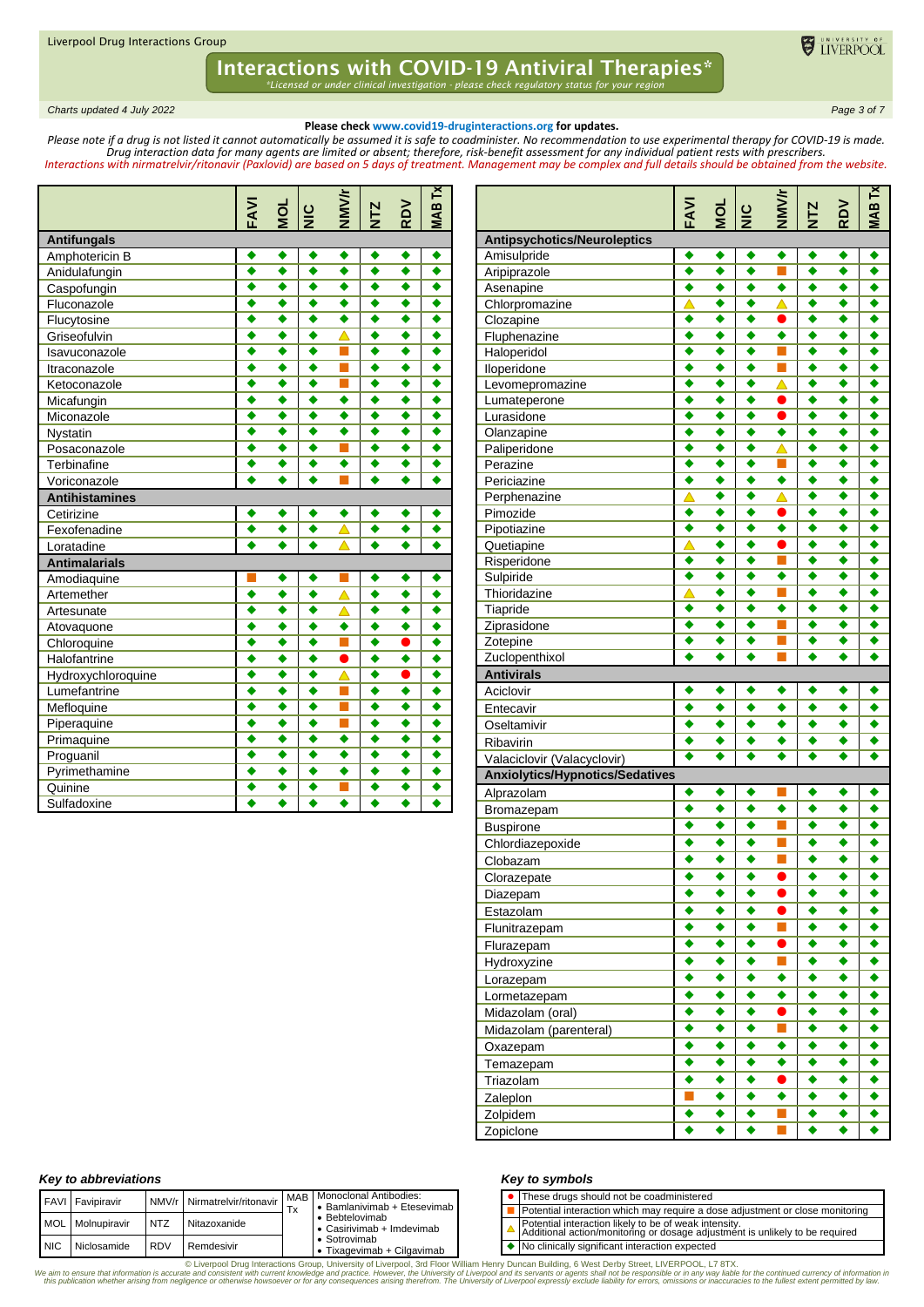*Charts updated 4 July 2022 Page 4 of 7*

#### **Please check www.covid19-druginteractions.org for updates.**

ELIVERPOOL

*Please note if a drug is not listed it cannot automatically be assumed it is safe to coadminister. No recommendation to use experimental therapy for COVID-19 is made. Drug interaction data for many agents are limited or absent; therefore, risk-benefit assessment for any individual patient rests with prescribers. Interactions with nirmatrelvir/ritonavir (Paxlovid) are based on 5 days of treatment. Management may be complex and full details should be obtained from the website.*

|                                 | FAVI             | <b>DI</b>            | $rac{C}{Z}$          | NMV/r                | <b>NTZ</b>           | RDV                  | <b>MAB Tx</b>        |
|---------------------------------|------------------|----------------------|----------------------|----------------------|----------------------|----------------------|----------------------|
| <b>Beta Blockers</b>            |                  |                      |                      |                      |                      |                      |                      |
| Atenolol                        | ٠                | ٠                    | ٠                    | ٠                    | ٠                    | ٠                    | ٠                    |
| Bisoprolol                      | ٠                | ٠                    | ٠                    | ٠                    | ٠                    | ٠                    | ٠                    |
| Carvedilol                      | ٠                | ٠                    | ٠                    | ٠                    | ٠                    | ٠                    | ٠                    |
| Metoprolol                      |                  | ٠                    | ٠                    | ٠                    | ٠                    | ٠                    | ٠                    |
| Nebivolol                       | ٠                | $\overline{\bullet}$ | $\ddot{\bullet}$     | ٠                    | ٠                    | ٠                    | ٠                    |
| Oxprenolol                      | ٠                | ٠                    | ٠                    | ٠                    | ٠                    | ٠                    |                      |
| Pindolol                        | ٠                | $\ddot{\bullet}$     | $\ddot{\bullet}$     | $\ddot{\bullet}$     | ٠                    | $\ddot{\bullet}$     | $\ddot{\bullet}$     |
| Propranolol                     | ٠                | ٠                    | ٠                    | ٠                    | ٠                    | ٠                    | ٠                    |
| Sotalol                         | ⋄                | ⋄                    | $\overline{\bullet}$ | $\overline{\bullet}$ | $\overline{\bullet}$ | $\overline{\bullet}$ | $\overline{\bullet}$ |
| Timolol                         | ٠                | ٠                    | $\ddot{\bullet}$     | ٠                    | ٠                    | ٠                    |                      |
| <b>Bronchodilators</b>          |                  |                      |                      |                      |                      |                      |                      |
| Aclidinium bromide              | ٠                | ٠                    | $\blacklozenge$      | ٠                    | ٠                    | ٠                    | ٠                    |
| Aminophylline                   | П                | $\bullet$            | ٠                    | △                    | ٠                    | ٠                    | ٠                    |
| Formoterol                      | $\ddot{\bullet}$ | $\bullet$            | $\ddot{\bullet}$     | $\bullet$            | $\ddot{\bullet}$     | ٠                    | ٠                    |
| Glycopyrronium bromide          | ٠                | $\bullet$            | $\ddot{\bullet}$     | ٠                    | ٠                    | ٠                    | ٠                    |
| Indacaterol                     |                  | ٠                    | ٠                    | ٠                    | ٠                    | ٠                    | ٠                    |
| Ipratropium bromide             | ٠                | ٠                    | ٠                    | ٠                    | ٠                    | ٠                    | ٠                    |
| Montelukast                     |                  | ٠                    | ٠                    | ٠                    | ٠                    | ٠                    | ٠                    |
| Olodaterol                      |                  | ٠                    | ٠                    | ٠                    |                      | ٠                    | ٠                    |
| Roflumilast                     |                  | ٠                    | ٠                    | ٠                    | ٠                    | ٠                    | ٠                    |
| Salbutamol                      |                  | ٠                    | ٠                    | ٠                    |                      | ٠                    | ٠                    |
| Salmeterol                      | ó                | ٠                    | $\ddot{\bullet}$     | Ô                    | ٠                    | $\bullet$            | ٠                    |
| Theophylline                    |                  | ٠                    | ٠                    | Δ                    | ٠                    | ٠                    | ٠                    |
| Tiotropium bromide              | ٠                | ٠                    | ٠                    | ٠                    | ٠                    | ٠                    |                      |
| Umeclidinium bromide            | ٠                | ٠                    | ٠                    | ٠                    | ٠                    | ٠                    |                      |
| Vilanterol                      | $\bullet$        | $\bullet$            | $\overline{\bullet}$ | $\ddot{\bullet}$     | $\overline{\bullet}$ | $\bullet$            |                      |
| <b>Calcium Channel Blockers</b> |                  |                      |                      |                      |                      |                      |                      |
| Amlodipine                      |                  | ٠                    | ٠                    |                      | ٠                    | ٠                    | ٠                    |
| Diltiazem                       | ٠                | ٠                    | ٠                    |                      | ٠                    | ٠                    | ٠                    |
| Felodipine                      | Δ                | ٠                    | ٠                    |                      | ٠                    | ٠                    | ٠                    |
| Nicardipine                     | ٠                | $\ddot{\bullet}$     | $\ddot{\bullet}$     | П                    | ٠                    | $\ddot{\bullet}$     | ٠                    |
| Nifedipine                      | ٠                | ٠                    | $\overline{\bullet}$ | п                    | ٠                    | ٠                    | ٠                    |
| Nisoldipine                     | ٠                | ٠                    | ٠                    | π                    | ٠                    | ٠                    | ٠                    |
| Nitrendipine                    | ٠                | ٠                    | ٠                    |                      | ٠                    | ٠                    | ٠                    |
| Verapamil                       |                  | ٠                    | ٠                    |                      |                      | ٠                    | $\bullet$            |

|                                        | FAVI | <b>NOL</b>           | $\frac{10}{2}$       | <b>NMV/r</b>     | NTZ              | RDV                  | N<br><b>SVIN</b>     |
|----------------------------------------|------|----------------------|----------------------|------------------|------------------|----------------------|----------------------|
|                                        |      |                      |                      |                  |                  |                      |                      |
| <b>Cancer Therapies</b><br>Abemaciclib | ٠    | ٠                    | ٠                    | П                | ٠                | $\bullet$            | ٠                    |
| Abiraterone                            | ٠    | ٠                    | ٠                    | ٠                | ٠                | ٠                    | ٠                    |
| Acalabrutinib                          | ◆    | ٠                    | ٠                    | ●                | ٠                | ٠                    | ٠                    |
| Afatinib                               | ٠    | ٠                    | ٠                    | П                | ٠                | ٠                    | ٠                    |
| Alectinib                              | ٠    | $\bullet$            | ٠                    | $\ddot{\bullet}$ | ٠                | $\ddot{\bullet}$     | ٠                    |
| Apalutamide                            | ٠    | ٠                    | ٠                    |                  | ٠                | △                    | ٠                    |
| Atezolizumab                           | ٠    | $\overline{\bullet}$ | ٠                    | ٠                | ٠                | $\overline{\bullet}$ | $\overline{\bullet}$ |
| <b>Bosutinib</b>                       | ٠    | $\ddot{\bullet}$     | $\ddot{\bullet}$     | $\bullet$        | ٠                | ٠                    | ∙                    |
| Capecitabine                           | ٠    | ٠                    | ٠                    | ٠                | ٠                | ٠                    | ٠                    |
| Ceritinib                              |      | ٠                    | ٠                    | П                | ٠                | ٠                    | ٠                    |
| Dasatinib                              | ٠    | ٠                    | ٠                    | П                | ٠                | ٠                    | ٠                    |
| Encorafenib                            | ٠    | ٠                    | ٠                    | П                | ٠                | ٠                    | ٠                    |
| Enzalutamide                           | ٠    | ٠                    | ٠                    |                  | ٠                | Δ                    | ٠                    |
| Erlotinib                              | ٠    | $\ddot{\bullet}$     | $\ddot{\bullet}$     | П                | ٠                | $\ddot{\bullet}$     | $\bullet$            |
| Fostamatinib                           | ٠    | ٠                    | ٠                    | П                | ٠                | ٠                    | ٠                    |
| Fulvestrant                            | ٠    | ٠                    | ٠                    | ٠                | ٠                | ٠                    | ٠                    |
| Gilteritinib                           | ٠    | ٠                    | ٠                    | П                | ٠                | ٠                    | ٠                    |
| Ibrutinib                              | ٠    | ٠                    | ٠                    | $\bullet$        | ٠                | ٠                    | ٠                    |
| Imatinib                               | ٠    | ٠                    | ٠                    | П                | ٠                | $\bullet$            | ٠                    |
| Ivosidenib                             | ٠    | ٠                    | ٠                    |                  | ٠                | $\blacktriangle$     | ٠                    |
| Lenalidomide                           | ٠    | $\overline{\bullet}$ | $\overline{\bullet}$ | ٠                | ٠                | $\overline{\bullet}$ | $\overline{\bullet}$ |
| Midostaurin                            | ٠    | ٠                    | ٠                    | ●                | ٠                | ٠                    | ٠                    |
| Neratinib                              | ٠    | ٠                    | ٠                    | $\bullet$        | ٠                | ٠                    | ٠                    |
| Nilotinib                              |      | ٠                    | ٠                    | H.               | ٠                | ٠                    | ٠                    |
| Olaparib                               | ٠    | ٠                    | ٠                    | П                | ٠                | ٠                    | ٠                    |
| Osimertinib                            | ٠    | $\ddot{\bullet}$     | $\bullet$            | ٠                | ۰                | $\ddot{\bullet}$     | ٠                    |
| Palbociclib                            | ٠    | ٠                    | ٠                    | г                | ٠                | ٠                    | ٠                    |
| Pazopanib                              | ٠    | $\ddot{\bullet}$     | ٠                    | П                | ٠                | $\ddot{\bullet}$     | ٠                    |
| Pomalidomide                           | ٠    | $\ddot{\bullet}$     | $\ddot{\bullet}$     | ٠                | ٠                | ٠                    | ٠                    |
| Ribociclib                             | ٠    | ٠                    | ٠                    | Г                | ٠                | ٠                    | ٠                    |
| Sotorasib                              | ٠    | ٠                    | ٠                    | $\blacktriangle$ | ٠                | ٠                    | ٠                    |
| Sunitinib                              | ٠    | ٠                    | ٠                    | П                | ٠                | ٠                    | ٠                    |
| Tamoxifen                              | ٠    | ٠                    | ٠                    | $\blacktriangle$ | ٠                | ٠                    | ٠                    |
| Venetoclax                             | ٠    | ٠                    | $\ddot{\bullet}$     |                  | $\ddot{\bullet}$ | $\ddot{\bullet}$     | ٠                    |
| Vinblastine                            | ٠    | ٠                    | $\ddot{\bullet}$     | П                | ٠                | ٠                    | ٠                    |
| Vincristine                            | ٠    | ٠                    | ٠                    |                  | ٠                | ٠                    | ٠                    |

#### *Key to abbreviations*

|            | FAVI Favipiravir |            | NMV/r Nirmatrelvir/ritonavir | Тx | MAB   Monoclonal Antibodies:<br>• Bamlanivimab + Etesevimab |
|------------|------------------|------------|------------------------------|----|-------------------------------------------------------------|
| <b>MOL</b> | Molnupiravir     | <b>NTZ</b> | Nitazoxanide                 |    | • Bebtelovimab<br>• Casirivimab + Imdevimab                 |
| <b>NIC</b> | Niclosamide      | <b>RDV</b> | Remdesivir                   |    | • Sotrovimab<br>• Tixagevimab + Cilgavimab                  |

#### *Key to symbols*

| • These drugs should not be coadministered |
|--------------------------------------------|
|--------------------------------------------|

- Potential interaction which may require a dose adjustment or close monitoring
- Potential interaction likely to be of weak intensity. Additional action/monitoring or dosage adjustment is unlikely to be required  $\Delta$
- ◆ No clinically significant interaction expected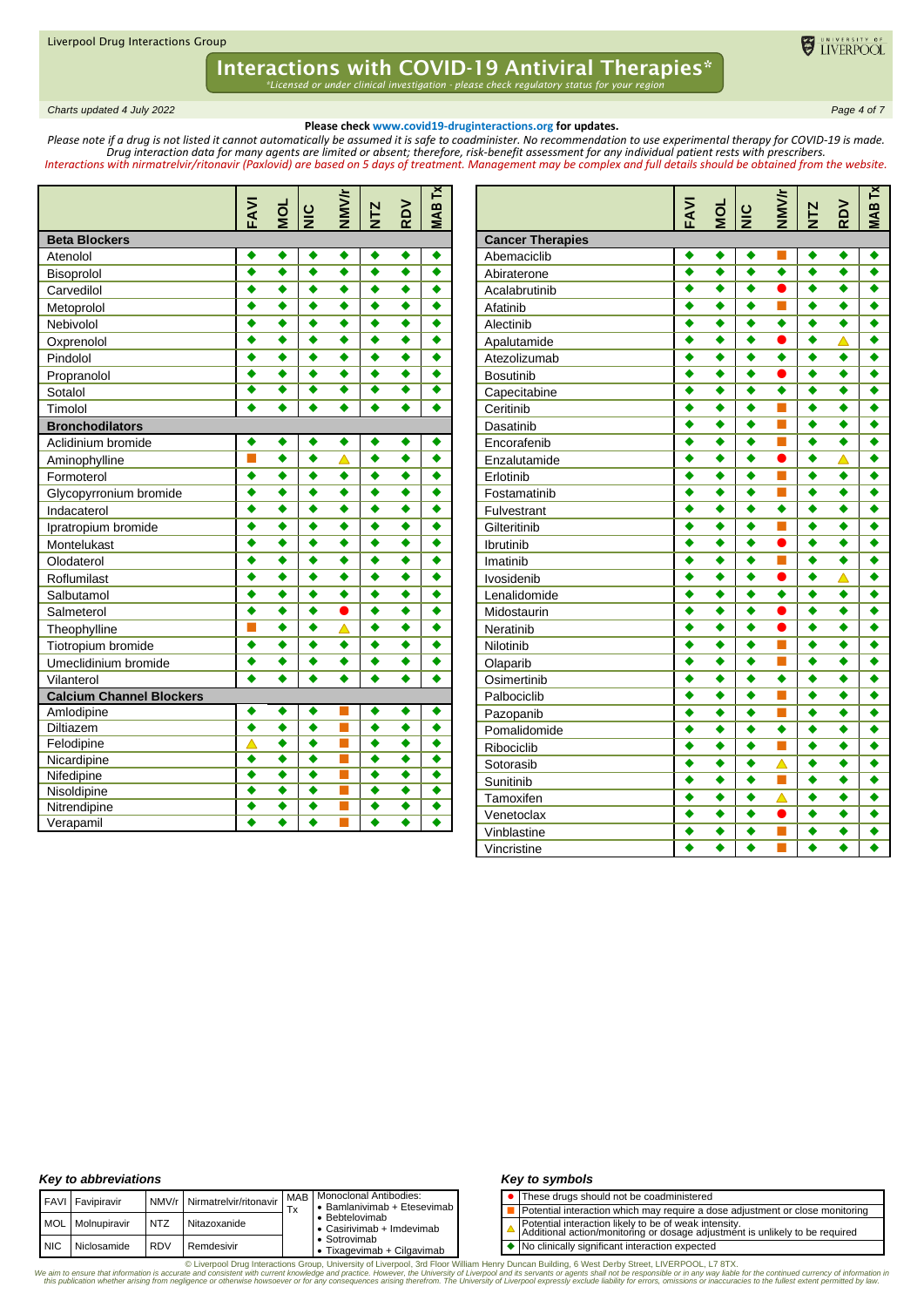*Charts updated 4 July 2022 Page 5 of 7*

#### **Please check www.covid19-druginteractions.org for updates.**

ELIVERPOOL

*Please note if a drug is not listed it cannot automatically be assumed it is safe to coadminister. No recommendation to use experimental therapy for COVID-19 is made. Drug interaction data for many agents are limited or absent; therefore, risk-benefit assessment for any individual patient rests with prescribers. Interactions with nirmatrelvir/ritonavir (Paxlovid) are based on 5 days of treatment. Management may be complex and full details should be obtained from the website.*

|                                                                | FAVI             | $\frac{5}{2}$ $\frac{1}{2}$ |        | <b>NNNK</b>      | <b>NTZ</b>       | RDV    | <b>MAB Tx</b> |
|----------------------------------------------------------------|------------------|-----------------------------|--------|------------------|------------------|--------|---------------|
| <b>Contraceptives/HRT</b>                                      |                  |                             |        |                  |                  |        |               |
| Desogestrel (COC)                                              | Δ                | ٠                           | ٠      | △                | ٠                | ٠      | ٠             |
| Desogestrel (POP)                                              | Δ                | ٠                           | ٠      | ٠                | ٠                | ٠      | ٠             |
| Drospirenone (COC)                                             | △                | ٠                           | ٠      | △                | ٠                | ٠      | ٠             |
| Drospirenone (HRT)                                             | $\blacktriangle$ | ٠                           | ٠      | ٠                |                  | ٠      | ٠             |
| Dydrogesterone (HRT)                                           | Δ                | ٠                           | ٠      | ٠                | ٠                | ٠      | ٠             |
| Estradiol                                                      | Δ                | ٠                           | ٠      | ٠                | ٠                | ٠      | ٠             |
| Ethinylestradiol                                               | Δ                | ٠                           | ٠      | Δ                | ٠                | ٠      | ٠             |
| Etonogestrel (implant)                                         | $\blacktriangle$ | ٠                           | ٠      | ٠                | ٠                | ٠      | ٠             |
| Etonogestrel (vaginal ring)                                    | Δ                | ٠                           | ٠      | $\blacktriangle$ | ٠                | ٠      | ٠             |
| Gestodene (COC)                                                | Δ                | ٠                           | ٠      | Δ                | ٠                | ٠      | ٠             |
| Levonorgestrel (COC)                                           | Δ                | ٠<br>٠                      | ٠<br>٠ | △<br>٠           | ٠<br>٠           | ٠<br>٠ | ٠<br>٠        |
| Levonorgestrel (emergency contrac.)                            | △                | ٠                           | ٠      | ٠                | ٠                | ٠      | ٠             |
| Levonorgestrel (HRT)                                           | Δ                | ٠                           | ٠      | ٠                | ٠                | ٠      | ٠             |
| Levonorgestrel (implant)                                       | △<br>٠           | ٠                           | ٠      | ٠                | ٠                | ٠      | ٠             |
| Levonorgestrel (IUD)                                           | Δ                | ٠                           | ٠      | ٠                | ٠                | ٠      | ٠             |
| Levonorgestrel (POP)                                           | ٠                | ٠                           | ٠      | ٠                | ٠                | ٠      | ٠             |
| Medroxyprogesterone (depot inj.)<br>Medroxyprogesterone (oral) | $\triangle$      | ٠                           | ٠      | ٠                | ٠                | ٠      | ٠             |
| Norelgestromin (patch)                                         | Δ                | ٠                           | ٠      | ٠                | ٠                | ٠      | ٠             |
| Norethisterone (COC)                                           | Δ                | ٠                           | ٠      | $\blacktriangle$ | ٠                | ٠      | ٠             |
| Norethisterone (HRT)                                           | $\blacktriangle$ | ٠                           | ٠      | ٠                | ٠                | ٠      | ٠             |
| Norethisterone (IM depot)                                      | △                | ٠                           | ٠      | ٠                | ٠                | ٠      | ٠             |
| Norethisterone (POP)                                           | △                | ٠                           | ٠      | ٠                | ٠                | ٠      | ٠             |
| Norgestimate (COC)                                             | Δ                | ٠                           | ٠      | $\blacktriangle$ | ٠                | ٠      | ٠             |
| Norgestrel (COC)                                               | △                | ٠                           | ٠      | △                | ٠                | ٠      | ٠             |
| Norgestrel (HRT)                                               | △                | ٠                           | ٠      | ٠                | ٠                | ٠      | ٠             |
| Ulipristal                                                     |                  |                             | ٠      | ٠                | ٠                |        |               |
| <b>Covid-19 Antiviral Therapies</b>                            |                  |                             |        |                  |                  |        |               |
| Bamlanivimab/Etesevimab                                        | ٠                | ٠                           | ٠      | ٠                | ٠                | ٠      |               |
| Bebtelovimab                                                   | ٠                | ٠                           | ٠      | ٠                | ٠                | ٠      |               |
| Casirivimab/Imdevimab                                          | ٠                | ٠                           | ٠      | ٠                | ٠                | ٠      |               |
| Favipiravir                                                    |                  | ٠                           | ٠      | ٠                | ٠                | ٠      | ٠             |
| Molnupiravir                                                   | ٠                |                             | ٠      | ٠                | ٠                | ٠      | ٠             |
| Niclosamide                                                    | ٠                | ٠                           |        | ٠                | ٠                | ٠      | ٠             |
| Nirmatrelvir + ritonavir (5 days)                              | ٠                | ٠                           | ٠      |                  | ٠                | ٠      | ٠             |
| Nitazoxanide                                                   | ٠                | ٠                           | ٠      | ٠                |                  | ٠      | ٠             |
| Remdesivir                                                     | ٠                | ٠                           | ٠      | ٠                | ٠                |        | ٠             |
| Sotrovimab                                                     | ٠                | ٠                           | ٠      | ٠                | ٠                |        |               |
| Tixagevimab/Cilgavimab                                         | ٠                | ٠                           | ٠      | ٠                | ٠                |        |               |
| <b>Covid-19 Host-directed Therapies</b>                        |                  |                             |        |                  |                  |        |               |
| Anakinra                                                       | ٠                | ٠                           | ٠      | ٠                | ٠                | ٠      | ٠             |
| <b>Baricitinib</b>                                             | △                | ٠                           | ٠      | ٠                | $\ddot{\bullet}$ | ٠      | ٠             |
| Budesonide (inhaled)                                           | ۰                | ٠                           | ٠      | $\blacktriangle$ | ٠                | ٠      | ٠             |
| Canakinumab                                                    | ٠                | ٠                           | ٠      | ٠                | ٠                | ٠      | ٠             |
| Covid 19 convalescent plasma                                   | ٠                | ٠                           | ٠      | ٠                | ٠                | ٠      |               |
| Covid-19 vaccines                                              | ٠                | ٠                           | ٠      | ٠                | ٠                | ٠      | $\star$       |
| Dexamethasone (low dose)                                       | ٠                | ٠                           | ٠      | ٠                | ٠                | ٠      | ٠             |
| Fluvoxamine                                                    | ٠                | ٠                           | ٠      | ٠                | ٠                | ٠      | ٠             |
| Hydrocortisone (oral or IV)                                    | ٠                | ٠                           | ٠      | ٠                | ٠                | ٠      | ٠             |
| Imatinib (14 days)                                             | ٠                | ٠                           | ٠      | П                | ٠                | ٠      | ٠             |
| Infliximab                                                     | ٠                | ٠                           | ٠      | ٠                | ٠                | ٠      | ٠             |
| Methylprednisolone (oral or IV)                                | ٠                | ٠<br>٠                      | ٠<br>٠ | ٠<br>П           | ٠                | ٠      | ٠             |
| Ruxolitinib                                                    | ٠                |                             | ٠      |                  | ٠                | ٠      | ٠             |
| Sarilumab                                                      | ٠                | ٠                           |        | ٠                | ٠                | ٠      | ٠             |
| Tocilizumab                                                    | ٠                | ٠                           | ٠      | ٠                | ٠                | ٠      | ٠             |

*\*The CDC advises that tixagevimab/cilgavimab used for pre-exposure prophylaxis (PrEP) should be administered at least two weeks after Covid-19 vaccination. Check local guidelines.* 

#### *Key to abbreviations*

|             | <b>FAVI</b> Favipiravir |            | NMV/r Nirmatrelvir/ritonavir | Tx | MAB   Monoclonal Antibodies:<br>• Bamlanivimab + Etesevimab |
|-------------|-------------------------|------------|------------------------------|----|-------------------------------------------------------------|
|             | MOL Molnupiravir        | NT7        | Nitazoxanide                 |    | • Bebtelovimab<br>• Casirivimab + Imdevimab                 |
| <b>INIC</b> | Niclosamide             | <b>RDV</b> | Remdesivir                   |    | • Sotrovimab<br>• Tixagevimab + Cilgavimab                  |

|                                               | FAVI             | $\frac{1}{2}$ $\frac{1}{2}$ |                  | <b>NWWF</b>            | <b>NTZ</b>       | RDV                  | <b>MAB Tx</b> |
|-----------------------------------------------|------------------|-----------------------------|------------------|------------------------|------------------|----------------------|---------------|
| <b>Cystic Fibrosis Agents</b>                 |                  |                             |                  |                        |                  |                      |               |
| Ivacaftor                                     | ٠                | ٠                           | ٠                | <b>Service Service</b> | ٠                | ٠                    | ٠             |
| Ivacaftor/lumacaftor                          | 4                | 4                           |                  |                        | $\ddot{\bullet}$ |                      |               |
| Ivacaftor/tezacaftor                          | ٠                | $\overline{\bullet}$        |                  | ┓                      | ٠                | ٠                    |               |
| Ivacaftor/tezacaftor/elexacaftor              |                  |                             |                  |                        |                  |                      |               |
| <b>Gastrointestinal Agents</b>                |                  |                             |                  |                        |                  |                      |               |
| Alosetron                                     |                  | ٠                           | ٠                |                        |                  |                      |               |
| Antacids                                      | $\ddot{\bullet}$ | ٠                           | $\ddot{\bullet}$ | ٠                      | $\ddot{\bullet}$ | ٠                    | ٠             |
| Bisacodyl                                     |                  | ٠                           | ٠                | ٠                      |                  | ٠                    |               |
| Cimetidine                                    |                  | ٠                           | ٠                | ٠                      |                  | ٠                    |               |
| Cisapride                                     |                  | ٠                           | ٠                | ×                      | 0                | ٠                    |               |
| Esomeprazole                                  |                  | ٠                           | ٠                | ٠                      | 0                | ٠                    |               |
| Famotidine                                    |                  | ٠                           | ٠                | ٠                      | ٠                | ٠                    |               |
| Lactulose                                     |                  | ٠                           | ٠                | ٠                      | ٠                | ٠                    |               |
| Lansoprazole                                  |                  | ٠                           | ٠                | ٠                      |                  | ٠                    |               |
| Loperamide                                    |                  | ٠                           | ٠                | ┓                      | ٠                | ٠                    |               |
| Magnesium salts (oral)                        | ٠                | ٠                           | ٠                | ٠                      | ٠                | ٠                    | ٠             |
| Mesalazine                                    |                  | ٠                           | ٠                | ٠                      | ٠                | ٠                    | ٠             |
| Omeprazole                                    |                  | $\bullet$                   | ٠                | ٠                      | ٠                | ٠                    | ٠             |
| Pantoprazole                                  | ▲                | $\bullet$                   | ٠                | ٠                      | ٠                | ٠                    | ٠             |
| Prucalopride                                  | ♦                | $\bullet$                   | ٠                | ٠                      | ٠                | ٠                    | ٠             |
| Rabeprazole                                   | ♦                | $\bullet$                   | ٠                | ٠                      | ٠                | ٠                    | ♦             |
| Ranitidine                                    | ٠                | ٠                           | ٠                | ٠                      | ٠                | ٠                    |               |
| Senna                                         |                  | $\bullet$                   | ٠                | ٠                      | ٠                | ٠                    |               |
| <b>Gastrointestinal Agents (anti-emetics)</b> |                  |                             |                  |                        |                  |                      |               |
| Aprepitant                                    | ٠                | ٠                           | ٠                |                        | ٠                | ٠                    | ٠             |
| Cyclizine                                     | $\ddot{\bullet}$ | ٠                           | $\bullet$        | ٠                      | $\ddot{\bullet}$ | $\ddot{\bullet}$     | ٠             |
| Dolasetron                                    | $\ddot{\bullet}$ | ٠                           | $\bullet$        | ٠                      | ٠                | $\ddot{\bullet}$     |               |
| Domperidone                                   | ٠                | ٠                           | $\ddot{\bullet}$ | $\bullet$              | ٠                | $\bullet$            |               |
| Dronabinol                                    | ٠                | $\overline{\bullet}$        | ٠                | ٠                      | ٠                | $\overline{\bullet}$ |               |
| Granisetron                                   | ٠                | $\overline{\bullet}$        | ٠                | ┓                      | ٠                | $\overline{\bullet}$ | ٠             |
| Metoclopramide                                | ٠                | $\ddot{\bullet}$            | ٠                | ٠                      | ٠                | ٠                    |               |
| Ondansetron                                   | ٠                | ٠                           | ٠                | ٠                      | ٠                | ٠                    |               |
| Prochlorperazine                              |                  |                             |                  |                        |                  |                      |               |

#### *Key to symbols*

- ⚫ These drugs should not be coadministered
- Potential interaction which may require a dose adjustment or close monitoring
	- Potential interaction likely to be of weak intensity. Additional action/monitoring or dosage adjustment is unlikely to be required
- ◆ No clinically significant interaction expected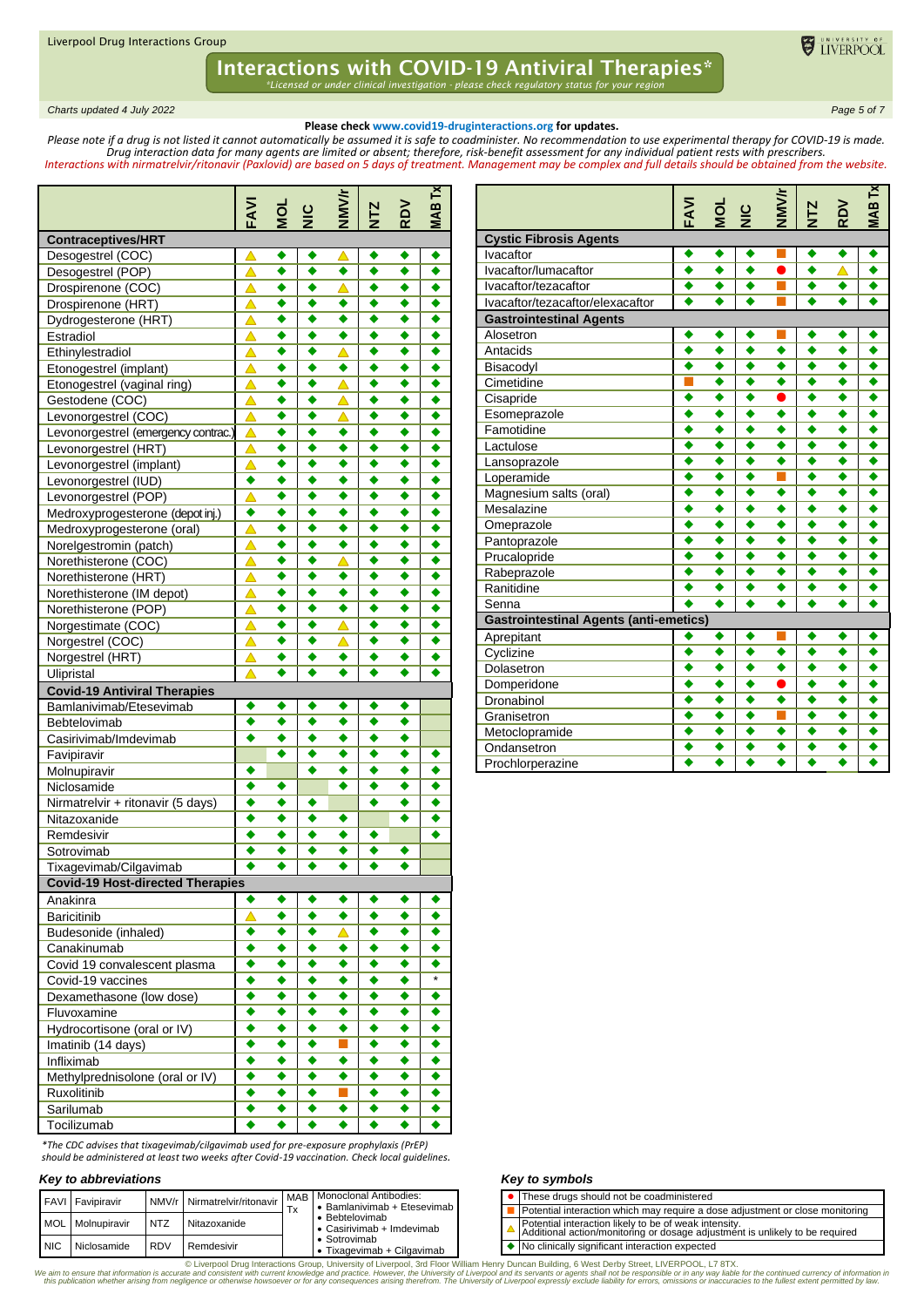*Charts updated 4 July 2022 Page 6 of 7*

#### **Please check www.covid19-druginteractions.org for updates.**

ELIVERPOOL

*Please note if a drug is not listed it cannot automatically be assumed it is safe to coadminister. No recommendation to use experimental therapy for COVID-19 is made. Drug interaction data for many agents are limited or absent; therefore, risk-benefit assessment for any individual patient rests with prescribers. Interactions with nirmatrelvir/ritonavir (Paxlovid) are based on 5 days of treatment. Management may be complex and full details should be obtained from the website.*

|                                        | FAVI                 | DOM | $\vert \frac{\mathsf{c}}{\mathsf{z}} \vert$ | <b>JIMNJ</b> | <b>NTZ</b>       | RDV | IAB <sub>Tx</sub> |
|----------------------------------------|----------------------|-----|---------------------------------------------|--------------|------------------|-----|-------------------|
| <b>HCV DAAs</b>                        |                      |     |                                             |              |                  |     |                   |
| Elbasvir/Grazoprevir                   | ٠                    | ٠   | ٠                                           |              | ٠                | ٠   |                   |
| Glecaprevir/Pibrentasvir               | $\bullet$            | ٠   | $\ddot{\bullet}$                            | ●            | ٠                | ٠   | ٠                 |
| Ledipasvir/Sofosbuvir                  | ٠                    | ٠   | $\ddot{\bullet}$                            | ٠            | $\bullet$        | ٠   | ٠                 |
| Ombitasvir/Paritaprevir/r              | ٠                    | ٠   | ٠                                           | m,           | ٠                | ٠   | ٠                 |
| Ombitasvir/Paritaprevir/r + Dasabuvir  | ٠                    | ٠   | ٠                                           | m.           | ٠                | ٠   | ٠                 |
| Sofosbuvir                             | ٠                    | ٠   | ٠                                           | ٠            | ٠                | ٠   | ٠                 |
| Sofosbuvir/Velpatasvir                 | ٠                    | ٠   | ٠                                           | ٠            | ٠                | ٠   |                   |
| Sofosbuvir/Velpatasvir/Voxilaprevir    | ٠                    |     |                                             |              |                  | ٠   |                   |
| <b>HIV Antiretroviral Therapies</b>    |                      |     |                                             |              |                  |     |                   |
| Abacavir                               | ٠                    | ٠   | ٠                                           | ٠            | ٠                | ٠   | ٠                 |
| Albuvirtide                            | ٠                    | ٠   | $\ddot{\bullet}$                            | Δ            | ٠                | ٠   |                   |
| Atazanavir alone                       | ٠                    | ٠   | ٠                                           | m.           | ٠                | ٠   |                   |
| Atazanavir + ritonavir                 | ٠                    | ٠   | ٠                                           | m,           | ٠                | ٠   | ٠                 |
| Atazanavir/cobicistat                  | ٠                    | ٠   | ٠                                           | m.           | ٠                | ٠   | ٠                 |
| Bictegravir/Emtricitabine/TAF          | ٠                    | ٠   | ٠                                           | ٠            | ٠                | ٠   | ٠                 |
| Cabotegravir (oral)                    | ٠                    | ٠   | ٠                                           | ٠            | ٠                | ٠   | ٠                 |
| Cabotegravir/rilpivirine (long acting) | ٠                    | ٠   | ٠                                           | ٠            | ٠                | ٠   | ٠                 |
| Darunavir + ritonavir                  | $\overline{\bullet}$ | ٠   | $\bullet$                                   | m.           | ٠                | ٠   | ٠                 |
| Darunavir/cobicistat                   | $\ddot{\bullet}$     | ٠   | ٠                                           | п            | ٠                | ٠   | ٠                 |
| Darunavir/Cobi/Emtricitabine/TAF       | ٠                    | ٠   | ٠                                           | П            | ٠                | ٠   | ٠                 |
| Dolutegravir                           | ٠                    | ٠   | ٠                                           | ٠            | ٠                | ٠   | ٠                 |
| Dolutegravir/Lamivudine                | ٠                    | ٠   | ٠                                           | ٠            | ٠                | ٠   | ٠                 |
| Dolutegravir/Rilpivirine               | ٠                    | ٠   | ٠                                           | ٠            | ٠                | ٠   | ٠                 |
| Dolutegravir/Abacavir/Lamivudine       | ٠                    | ٠   | ٠                                           | ٠            | ٠                | ٠   | ٠                 |
| Doravirine                             | ٠                    | ٠   | ٠                                           | ٠            |                  | ٠   | ٠                 |
| Doravirine/Lamivudine/Tenofovir-DF     | П                    | ٠   | ٠                                           | ٠            | ٠                | ٠   | ٠                 |
| Efavirenz                              | ٠                    | ٠   | ٠                                           | △            | ٠                | ٠   | ٠                 |
| Elvitegravir/Cobi/Emtricitabine/TAF    | ٠                    | ٠   | ٠                                           | п            | ٠                | ٠   | ٠                 |
| Elvitegravir/Cobi/Emtricitabine/TDF    | П                    | ٠   | $\ddot{\bullet}$                            | m,           | ٠                | ٠   | ٠                 |
| Emtricitabine                          | ٠                    | ٠   | ٠                                           | ٠            | ٠                | ٠   | ٠                 |
| Emtricitabine/Tenofovir alafenamide    | ٠                    | ٠   | ٠                                           | ٠            | ٠                | ٠   | ٠                 |
| Emtricitabine/Tenofovir-DF             | П                    | ٠   | ٠                                           | ٠            | ٠                | ٠   | ٠                 |
| Etravirine                             | ٠                    | ٠   | ٠                                           | ٠            | ٠                | ٠   |                   |
| Fostemsavir                            | ٠                    | ٠   | ٠                                           | ٠            | ٠                | ٠   |                   |
| Ibalizumab-uiyk                        | ٠                    | ٠   | ٠                                           | ٠            | ٠                | ٠   |                   |
| Lamivudine                             |                      |     |                                             |              |                  |     |                   |
| Lopinavir/ritonavir                    | ٠                    | ٠   | ٠                                           | ×.           | ٠                | ٠   | ٠                 |
| Maraviroc                              | ٠                    | ٠   | ٠                                           | m,           | ٠                | ٠   | ٠                 |
| Nevirapine                             | ٠                    | ٠   | ٠                                           | Δ            | ٠                | ٠   | ٠                 |
| Raltegravir                            | ٠                    | ٠   | ٠                                           | ٠            | ٠                | ٠   | ٠                 |
| Rilpivirine                            | ٠                    | ٠   | ٠                                           | ٠            | ٠                | ٠   | ٠                 |
| Rilpivirine/Emtricitabine/TAF          | ٠                    | ٠   | ٠                                           | ٠            | ٠                | ٠   | ٠                 |
| Rilpivirine/Emtricitabine/TDF          | ٠                    | ٠   | ٠                                           | ٠            | ٠                | ٠   | ٠                 |
| Tenofovir-DF                           | $\Box$               | ٠   | ٠                                           | ٠            | ٠                | ٠   | ٠                 |
| Zidovudine                             | ٠                    | ٠   | ٠                                           | ٠            | $\ddot{\bullet}$ | ٠   | ٠                 |

|                                            | FAVI                 | ă               | $rac{c}{z}$ | ミミ               | <b>NTZ</b> | <b>RDV</b> | <b>SVM</b> |
|--------------------------------------------|----------------------|-----------------|-------------|------------------|------------|------------|------------|
| <b>Hypertension / Heart Failure Agents</b> |                      |                 |             |                  |            |            |            |
| Aliskiren                                  | ٠                    | ٠               | ٠           |                  | ٠          | ٠          | ٠          |
| Ambrisentan                                | ٠                    | ٠               | ٠           | ٠                | $\bullet$  | ٠          | ٠          |
| Amiloride                                  | ٠                    | ٠               | ٠           | ٠                | ٠          | ٠          | ٠          |
| Benazepril                                 | ٠                    | ٠               | ٠           | ٠                | ٠          | ٠          | ٠          |
| Bendroflumethiazide                        |                      | ٠               | ٠           | ٠                | ◆          | ٠          |            |
| <b>Bosentan</b>                            |                      | ٠               | ٠           | D                | ٠          | ٠          | ٠          |
| Candesartan                                |                      | ٠               | ٠           | ٠                | ٠          | ٠          | ٠          |
| Captopril                                  | ٠                    | ٠               | ٠           | ٠                | ٠          | ٠          | ٠          |
| Chlortalidone                              | ٠                    | ٠               | ٠           | ٠                | ٠          | ٠          | ٠          |
| Cilazapril                                 |                      | ٠<br>٠          | ٠<br>٠      | ٠                | ٠          | ٠<br>٠     | ٠          |
| Clonidine                                  | ٠                    |                 |             | ٠                | ٠          |            | ٠          |
| Dopamine                                   | ٠<br>٠               | ٠<br>٠          | ٠<br>٠      | ٠                | ٠<br>٠     | ٠          | ٠          |
| Doxazosin                                  |                      |                 |             |                  |            | ٠          | ٠          |
| Enalapril                                  |                      | ٠<br>٠          | ٠<br>٠      | ٠<br>D           | ٠          | ٠<br>٠     | ٠          |
| Eplerenone                                 |                      | ٠               | ٠           | ٠                | ٠          | ٠          | ٠          |
| Epoprostenol                               | ٠                    | ٠               | ٠           | ٠                | ٠          | ٠          | ٠          |
| Eprosartan                                 | ٠                    | ٠               | ٠           | ٠                | ٠          | ٠          | ٠          |
| Fosinopril<br>Furosemide                   |                      | ٠               | ٠           | ٠                | ٠          | ٠          | ٠          |
|                                            | ٠                    | ٠               | ٠           | ٠                | ٠          | ٠          | ٠          |
| Hydralazine<br>Hydrochlorothiazide         | ٠                    | ٠               | ٠           | ٠                | ٠          | ٠          | ٠          |
|                                            | ٠                    | ٠               | ٠           | ٠                | ٠          | ٠          | ٠          |
| lloprost                                   |                      | ٠               | ٠           |                  | e          | ٠          | ٠          |
| Indapamide<br>Irbesartan                   |                      | ٠               | ٠           |                  |            | ٠          |            |
| Isosorbide dinitrate                       | ٠                    | ٠               | ٠           | $\triangle$      | ٠          | ٠          | ٠          |
| Ivabradine                                 | ٠                    | ٠               | ٠           | $\bullet$        | ٠          | ٠          | ٠          |
| Labetalol                                  | ٠                    | ٠               | ٠           |                  | ٠          | ٠          | ٠          |
| Lacidipine                                 | ٠                    | ٠               | ٠           |                  |            | ٠          | ٠          |
| Lercanidipine                              | ٠                    | ٠               | ٠           |                  | ٠          | ٠          | ٠          |
| Lisinopril                                 | ٠                    | ٠               | ٠           | ٠                | ٠          | ٠          | ٠          |
| Losartan                                   | ٠                    | ٠               | ٠           | $\blacktriangle$ | ٠          | ٠          | ٠          |
| Macitentan                                 |                      | ٠               | ٠           | ▉                | ٠          | ٠          | ٠          |
| Methyldopa                                 |                      | ٠               | ٠           | ٠                |            | ٠          | ٠          |
| Metolazone                                 |                      | ٠               | ٠           | ٠                | ٠          | ٠          | ٠          |
| Moxonidine                                 | ٠                    | ٠               | ٠           | ٠                | ٠          | ٠          | ٠          |
| Olmesartan                                 |                      | ٠               | ٠           | ٠                | ٠          | ٠          |            |
| Perindopril                                |                      | ٠               | ٠           | ٠                |            | ٠          |            |
| Prazosin                                   |                      |                 |             |                  |            |            |            |
| Quinapril                                  | ٠                    | ٠               | ٠           | ♥                | ٠          | ٠          |            |
| Ramipril                                   | $\overline{\bullet}$ | ٠               | ٠           | ٠                | ٠          | ٠          | ٠          |
| Ranolazine                                 | ٠                    | ٠               | ٠           | ●                | ٠          | ٠          | ٠          |
| Riociguat                                  | ٠                    | ٠               | ٠           | $\blacksquare$   | ٠          | ٠          | ٠          |
| Sacubitril                                 | ٠                    | ٠               | ٠           | П                | ٠          | ٠          | ٠          |
| Selexipag                                  | ٠                    | ٠               | ٠           | ٠                | ٠          | ٠          | ٠          |
| Sildenafil (PAH)                           | ٠                    | ٠               | ٠           | $\bullet$        | ٠          | ٠          | ٠          |
| Sodium nitroprusside                       | ٠                    | ٠               | ٠           | ٠                | ٠          | ٠          | ٠          |
| Spironolactone                             | ٠                    | ٠               | ٠           | ٠                | ٠          | ٠          | ٠          |
| Tadalafil (PAH)                            | $\overline{\bullet}$ | ٠               | ٠           | $\bullet$        | ٠          | ٠          | ٠          |
| Telmisartan                                | ٠                    | ٠               | ٠           | ٠                | ٠          | ٠          | ٠          |
| Terazosin                                  | ٠                    | ٠               | ٠           | П                | ٠          | ٠          | ٠          |
| Torasemide                                 | ٠                    | ٠               | ٠           | △                | ٠          | ٠          | ٠          |
| Trandolapril                               | ٠                    | $\bar{\bullet}$ | ٠           | ٠                | ٠          | ٠          | ٠          |
| Treprostinil                               | п                    | ٠               | ٠           | ٠                | ٠          | ٠          | ٠          |
| Valsartan                                  | ٠                    | ٠               | ٠           | П                | ٠          | ٠          | ٠          |
| Xipamide                                   | ٠                    | ٠               | ٠           | ٠                | ٠          | ٠          |            |

#### *Key to symbols*

|  | • These drugs should not be coadministered                                                                                            |
|--|---------------------------------------------------------------------------------------------------------------------------------------|
|  | Potential interaction which may require a dose adjustment or close monitoring                                                         |
|  | Potential interaction likely to be of weak intensity.<br>Additional action/monitoring or dosage adjustment is unlikely to be required |
|  | $\bullet$ No clinically significant interaction expected                                                                              |

#### *Key to abbreviations*

|       | <b>FAVI</b> Favipiravir | NMV/r      | Nirmatrelvir/ritonavir |                           | MAB   Monoclonal Antibodies:                       |  | • These drugs should not be coadministered |                                                |                                                                                                |  |                                              |
|-------|-------------------------|------------|------------------------|---------------------------|----------------------------------------------------|--|--------------------------------------------|------------------------------------------------|------------------------------------------------------------------------------------------------|--|----------------------------------------------|
|       |                         |            | Ιx                     |                           | • Bebtelovimab                                     |  |                                            |                                                | • Bamlanivimab + Etesevimab                                                                    |  | Potential interaction which may require a do |
|       | MOL Molnupiravir        | <b>NTZ</b> | Nitazoxanide           | • Casirivimab + Imdevimab |                                                    |  |                                            |                                                | Potential interaction likely to be of weak inte<br>Additional action/monitoring or dosage adju |  |                                              |
| . NIC | Niclosamide             | <b>RDV</b> | Remdesivir             |                           | $\bullet$ Sotrovimab<br>• Tixagevimab + Cilgavimab |  |                                            | No clinically significant interaction expected |                                                                                                |  |                                              |
|       |                         |            |                        |                           |                                                    |  |                                            |                                                |                                                                                                |  |                                              |